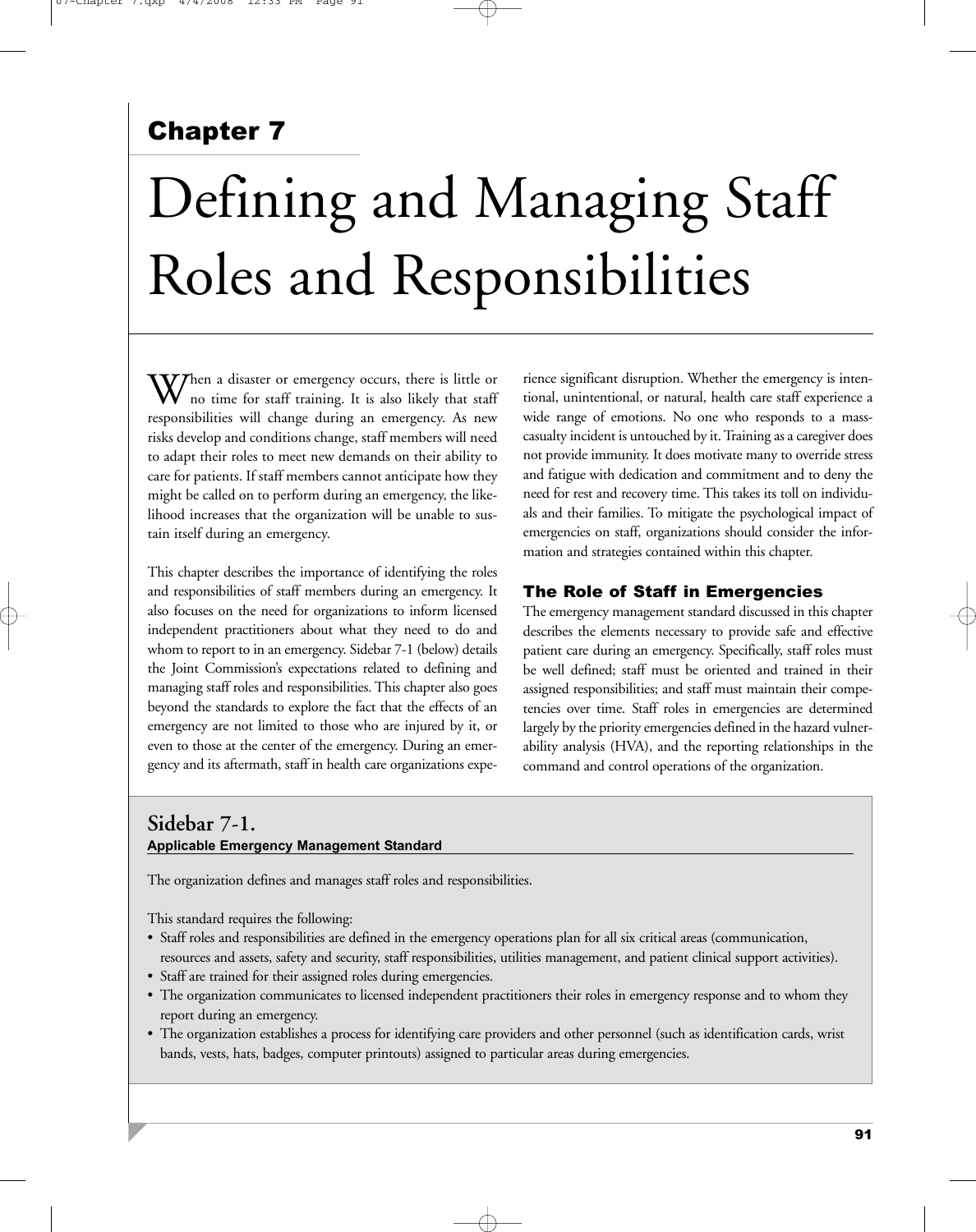It is important to ensure that all staff members—including day-to-day staff across all departments and the medical staff understand their roles in an emergency. Staff must be able and ready to adjust to changes in patient volume or acuity, work procedures or conditions, and response partners within and outside the organization. Organizations should document staff roles and responsibilities in the emergency operations plan (EOP), and can use a variety of formats—job action sheets, checklists, flowcharts, and so forth—to accomplish this task.

When addressing staffing issues in emergencies, organizations should consider the following strategies:

- **Define staff roles and responsibilities.** Consider how staff relate to the organizational capabilities and responses before, during, and after an emergency in the areas of communication, managing resources and assets, managing safety and security, managing utilities, and managing clinical activities.
- **Provide training for staff.** Staff educators, risk managers, clinical staff leaders, department managers and supervisors, or local authorities should educate relevant staff members on the organization's emergency management programs. Provide initial training and periodic refresher courses on areas such as hazard identification, triage, decontamination, infection control/isolation, treatment, and media and crowd control.
- **Create quick reference safety manuals.** Important emergency management information should be readily available in many places throughout the organization.
- **Identify and assign staff members to cover all essential staff functions under emergency conditions.** Determine in advance the availability of staff members on short notice, how quickly they can come to the organization, and how willing they are to work overtime. Include a protocol for alerting off-duty employees to come back to work.
- **Plan to provide adequate housing, food, transportation, and crisis counseling for the staff.** The needs of the families of staff also should be considered. (*See* Chapter 5 for additional information.)
- **Teach staff members how to manage stress.** Pass out information about coping with stress to all staff members, including how to recognize severe stress symptoms and signs of emotional stress and how to provide immediate psychological support to coworkers.

## *Defining Roles and Responsibilities*

Staff members are crucial to the emergency management process, and this is a concept that organizations are accustomed to as part of emergency management standards. The standards

# BE PREPARED TIP

## **Who to Train**

Organizations must decide who to train in emergency management. For example, which clinical staff (nurses, physicians, respiratory therapists) and nonclinical staff (administrators, security personnel, laboratory personnel) need training? Which departments should be covered? All staff, though, should understand that the organization has an emergency operations plan and know their role within that plan.

## **Staffing During Emergencies**

Having policies that address the issues related to staffing outlined below enables organizations to have adequate numbers of staff members to respond to emergencies.

- How will adequate staffing during the emergency be ensured?
- Is a protocol in place to contact off-duty staff to report back to work?
- Is a policy in place to cancel scheduled vacations and days off during a disaster?
- Is a policy in place to deny vacations and days off during an emergency?
- Is a policy in place for extending staff shifts or requesting overtime?
- How are licensed independent practitioners included in staffing plans?
- Is the organization aware of state-specific laws and regulations regarding staff overtime or extended shifts?
- Does the organization have a contingency plan for staffing if personnel are either unable or unwilling to report to work?
- Is a plan in place to assist with the care of staff family members, when appropriate?

**Source:** Adapted from Joint Commission Resources: *Are You Prepared? Hospital Emergency Management Guidebook.* Oakbrook Terrace, IL: Joint Commission on Accreditation of Healthcare Organizations, 2006.

are now more explicit, though, in that the organization needs to consider and plan for how staff fit in with each of the six critical areas of emergency management (communication, resources and assets, safety and security, staff responsibilities, utilities management, and patient clinical support activities). An organization's EOP should provide processes for identifying and assign-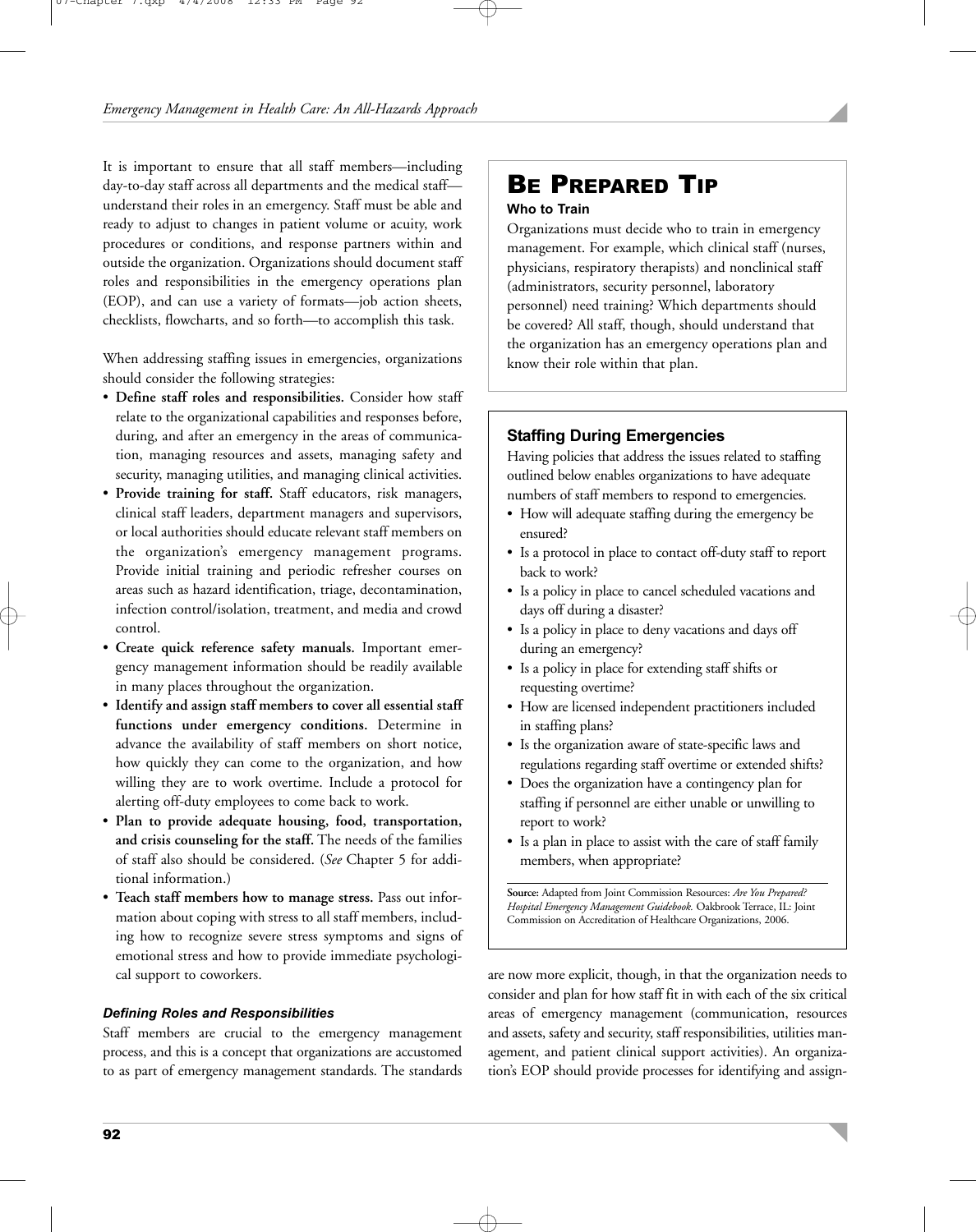## **More Personnel**

At some point in an emergency, the situation will require more personnel, either to relieve those people who have been on duty for a long time or to supply additional resources to manage the emergency. Identify which personnel are needed to handle the situation. How will staff get to the hospital or long term care facility? Can they bring their families? Where do they stay if they need to spend a protracted amount of time at the organization? Studies have found that people in an emergency work best when they are performing familiar tasks or tasks they have specifically trained for.

**Source:** Adapted from Joint Commission on Accreditation of Healthcare Organizations (Joint Commision): *Emergency Preparedness in Health Care Organizations.* Oakbrook Terrace, IL, Joint Commission, 1996.

ing staff to cover essential staff functions and each of these six essential functions under emergency conditions.

To cover work shifts, the plan should determine, in advance, the availability of staff members on short notice, how quickly they are able to arrive at the organization, and how willing they are to work overtime. Plans should also specify where staff should report. Because an emergency might affect whether staff are willing or able to report to work, the plan should include a protocol for alerting off-duty employees of the possibility of being called for duty, canceling scheduled vacations and days off for key personnel, or denying vacations and days off until further notice. This might apply to all employees, not just key personnel, depending on the severity of the emergency's effect on the organization.

Most health care organizations struggle daily to maintain adequate staffing. Staffing during an emergency presents a particular challenge. Emergency management planners should consider keeping a roster of part-time employees, former employees, and recent retirees who can be trained in advance and summoned in an emergency. To do so, keep track of where former employees are working.

## *Staff Training*

Orientation and education about potential emergencies and their expected risks and consequences, how to respond to each type of emergency, and how to provide the best possible care to disaster victims should be provided to health care staff before a disaster occurs.

This requirement (actually an element of performance) recognizes that staff education yields the highest "return on investment" in terms of resources expended versus improved response capabilities. An EOP should outline who is responsible for staff education at the hospital or long term care orga-nization. Although the nature and subject of the training will determine

who leads the effort, administrators, risk managers, staff educators, or clinical staff leaders often assume responsibility for overseeing the education program. (*See* Table 7-1 on page 98.)

Because so many staff members require various levels of education—particularly in a complex hospital setting—department managers and supervisors might be best prepared to provide training in their respective areas. In fact, it is usually unreasonable to expect one individual to provide emergency management training for all new employees. Department managers and supervisors are typically best prepared to provide this orientation, with some oversight from organization leaders to coordinate the program and ensure completion of the program.

An organization typically will have a new employee orientation program that covers the broad environment-of-care processes and plans that apply to all staff, such as the fire plan and hazard communication plan. This is often based on the issues present in the department. Staff should receive initial training and then periodic refresher courses, though, because it is not enough to conduct such training during orientation alone.

Organizations must decide whether such education will be conducted on a quarterly, biannual, or annual basis. To keep the lessons fresh and in the forefront of everyone's minds, some organizations divide training topics into 12 modules that are presented on a monthly basis. No matter how often staff training is provided, it has to be repeated when staff turnover occurs, particularly if the individual leaving has a significant role in emergency management processes.

Formats for training vary almost as much as the individual roles and responsibilities during an emergency. Classroom or seminar settings can range from two-hour lectures to workshops that can last for several days. These can involve satellite broadcasts, videotaped programs, or live lectures. Many organizations employ a "train-the-trainer" model that involves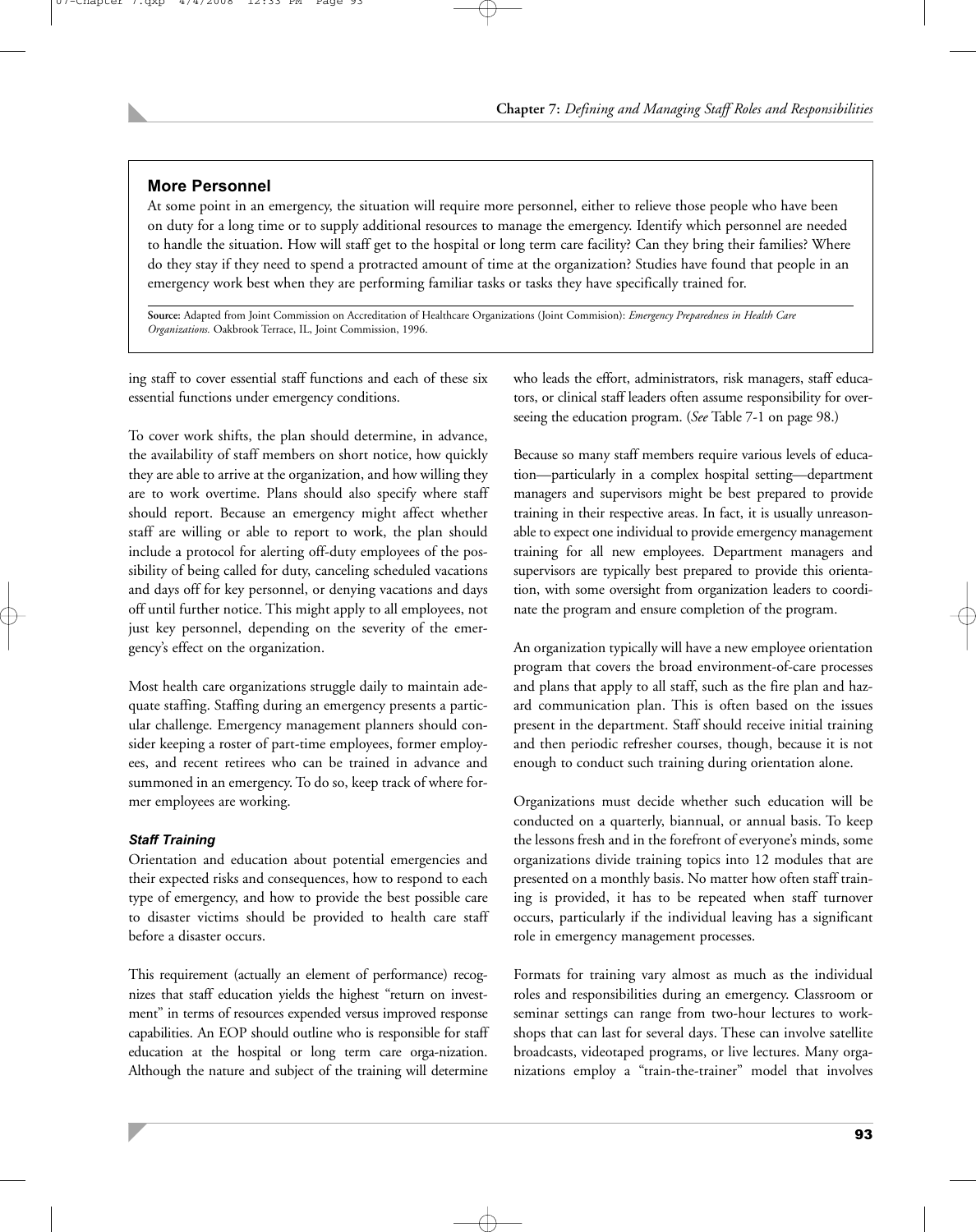## **Staff Training Checklist**

- Does the emergency operations plan specify responsibility for the training program?
- Does it include methods for unplanned training for new and altered roles?
- Does it provide ongoing disaster education material to facilitate staff awareness and currency of procedures?
- Does it have interorganization joint training sessions that deal with common aspects of disaster response?
- Does it track who received training and who still needs to be trained?
- Does the organization have ongoing, mandatory disaster training programs?
- Has the organization considered adapting disaster procedures for application when dealing with routine procedures so personnel can become familiar with them?

**Source:** Adapted from Association for Professionals in Infection Control and Epidemiology, Center for the Study of Bioterrorism and Emerging Infections: Mass-Casualty Disaster Plan Checklist: A Template for Healthcare Facilities. http://bioterrorism.slu.edu/bt/quick/disasterplan.pdf (accessed Mar. 10, 2008).

training a small group of employees who then train coworkers. Another format option is a self-study program, either computer or manual based, that staff can complete at home or in another setting.

"Just-in-time" training is often used as an adjunct to formal education sessions. This type of training makes concise knowledge available to providers at the time of an event and at the point of care. Many of the just-in-time educational components are Web based.

In-house instructors are not the only option for leading staff training sessions. Other individuals who might be involved include representatives of the state Occupational Safety and Health Administration office, local police or fire departments, emergency medical service or public health representatives, or equipment and pharmaceutical manufacturers.

Emergency management education, which can take place in the facility or off site, should not stop at the in-service level. Staff members must be involved in realistic exercises to test their knowledge. Being involved in disaster exercises enables staff to become more comfortable with, and more skilled at, engaging in emergency procedures. This, in turn, eases staff anxiety over emergency situations and improves their efficiency during actual events. A discussion of testing the EOP and staff-related components can be found in Chapter 10.

Organizations will want to consider staff training related to specific populations served by the organization. For example, a Medicare-/Medicaid-based long term care organization providing services to residents with Alzheimer's disease or a hospital with a large pediatric unit will want to train the staff responsible

# BE PREPARED TIP

## **Verifying Compliance**

To verify compliance with the requirements for staff orientation and education, The Joint Commission will not rely on sign-in sheets for the programs, nor on any other type of attendance records. These documents are important for other reasons, and must be maintained, but surveyors will instead talk with staff, usually during the building tour and tracer methodology process, to determine their knowledge of the emergency operations plan and the skills they need in order to fulfill their roles and responsibilities.

for implementing the EOP in how to effectively evacuate such individuals. Transporting confused elderly residents or frightened children requires sensitivity to the issues involved with their specific care needs. The effectiveness of educational efforts might be addressed through ongoing monitoring of staff knowledge and skills and level of staff participation.

Staff members should be educated in the skills required to perform their roles within the organization's emergency management plan. Educate staff in at least the following areas described:

## **Hazard Identification**

Every staff member should be trained to recognize possible hazardous situations and know how to appropriately respond to them. The type of training will, of course, depend on the staff member's role and responsibilities during an emergency. For example, clinical staff members should know how to iden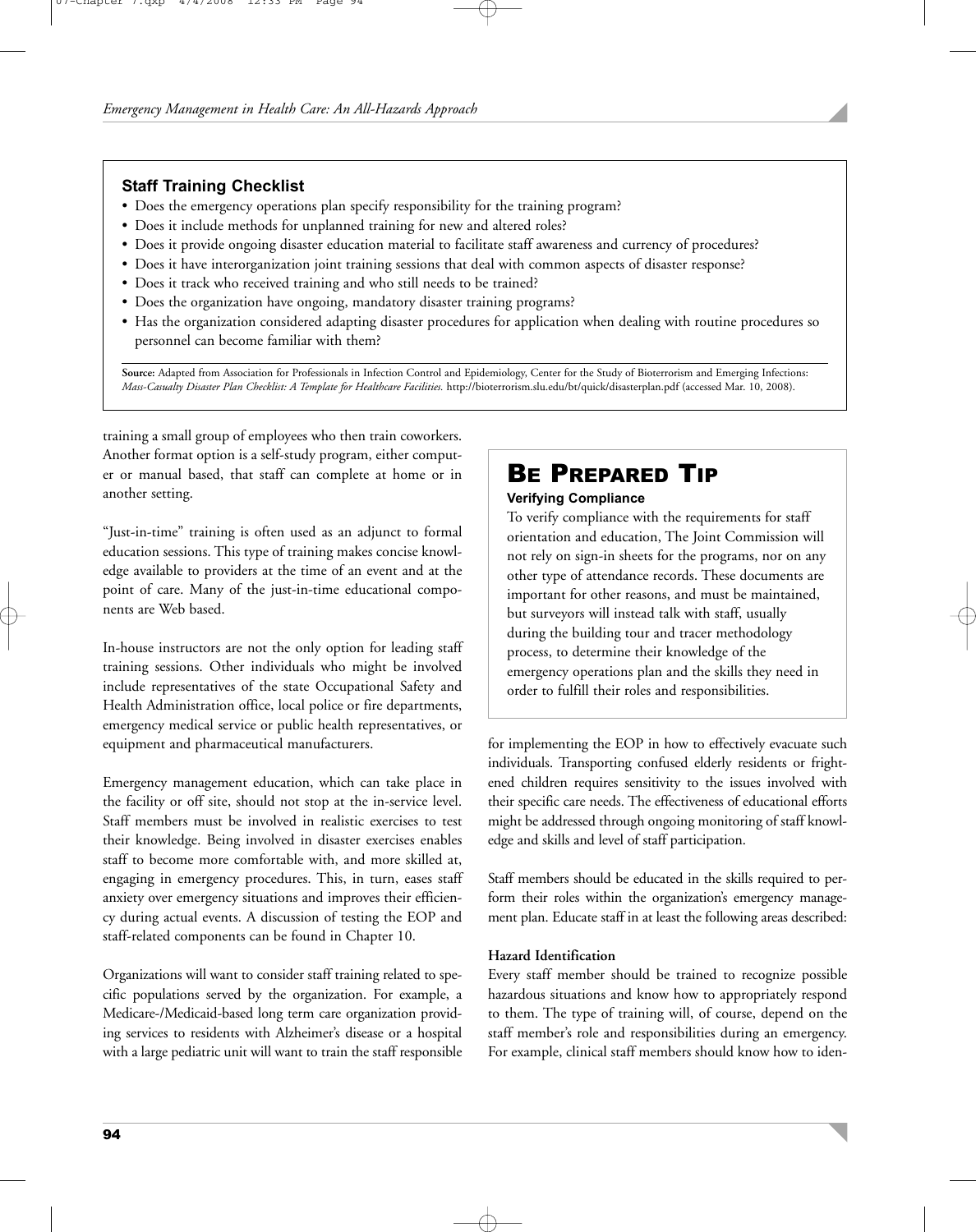tify victims who might have come in contact with biological or chemical agents. They should also know how to prevent a patient or resident from potentially contaminating the facility. Some staff members, particularly laboratory, pathology, or infection control staff, can be trained in epidemiological investigation. Security, reception, and administrative personnel should know how to react to a bomb threat. Self-protection from chemical or biological exposure, other toxins, and weapons must be specifically addressed and taught.

## **Triage**

During an emergency, the objective of triage shifts from doing the greatest good for the individual to doing the greatest good for the greatest number of people. Therefore, the clinical staff should be educated in their organization's emergency triage protocol, which will differ from the usual triage protocol. Staff should know how to respond quickly and effectively to help a large influx of patients at one time.

## **Decontamination**

The U.S. Occupational Safety and Health Administration mandates training for all staff involved in decontamination. In brief, First Responder Operations Level training is required for staff who would decontaminate victims or handle victims who have not yet been thoroughly decontaminated. This includes decontamination victim inspectors, clinicians who triage and/or stabilize victims prior to decontamination, security staff, setup crew, and patient tracking clerks. This level of training provides personnel with an understanding of how to recognize a potential hazardous materials problem and to respond accordingly. A briefing at the time of the incident, which provides instruction in donning appropriate personal protective equipment, information regarding the chemical hazards involved, and instructions on the duties that are to be performed, is required for staff members whose roles in the decontamination area could not be anticipated before the incident; for example, a medical specialist or a tradesperson, such as an electrician. First Responder Awareness Level training is required for emergency department (ED) clinicians, clerks, triage staff, and personnel who might identify unannounced contaminated victims and then notify the proper authority. This training is also required for security personnel, setup crew, and patient tracking clerks who are working near, but outside, a hospital decontamination zone. Some hazard communication training is recommended for ED staff and other employees who work in the ED but are not expected to encounter contaminated patients. Retraining must be provided on an annual basis.

## BE PREPARED TIP

## **Centers for Disease Control and Prevention Guidelines**

The Centers for Disease Control and Prevention provides guidelines that offer a framework for responding to various infectious disease outbreaks on its Web site at http://www.cdc.gov/ncidod/dhqp/ gl\_isolation.htm.

## **Infection Control/Isolation**

Staff should be educated about the range of possible contamination, as well as the appropriate infection control precautions that should be taken when treated individuals with suspected or confirmed bioterrorism-related illnesses. These would include standard precautions and sometimes airborne or droplet precautions. Health care workers should also be trained in proper sanitation measures to contain the spread of infection.

#### **Treatment**

Staff members should be educated about treating illnesses and injuries they might not see on a regular basis or might have never seen. As a result of a terrorist attack, infectious diseases that were almost eradicated or are very rare, such as smallpox or the plague, could resurface. In addition, staff could be treating mass casualties or triaging an influx of infectious patients. Treatment protocols should be clear for all the aforementioned instances. In addition to treating the actual victims of an emergency, staff should be educated on how to provide this treatment without compromising the care of others in the organization.

The emergency management standards and other environment of care standards do not state a required frequency for ongoing staff education programs. Some regulatory agencies do have frequency requirements, and those must be followed. Often, other agencies require an annual retraining for compliance with their requirements. The Joint Commission is therefore

## BE PREPARED TIP

## **Staff Assignments During Emergencies**

When possible, staff should be assigned tasks that mirror what they ordinarily do at the organization. Studies have found that people in an emergency work best when they are performing familiar tasks or tasks for which they have been specifically trained.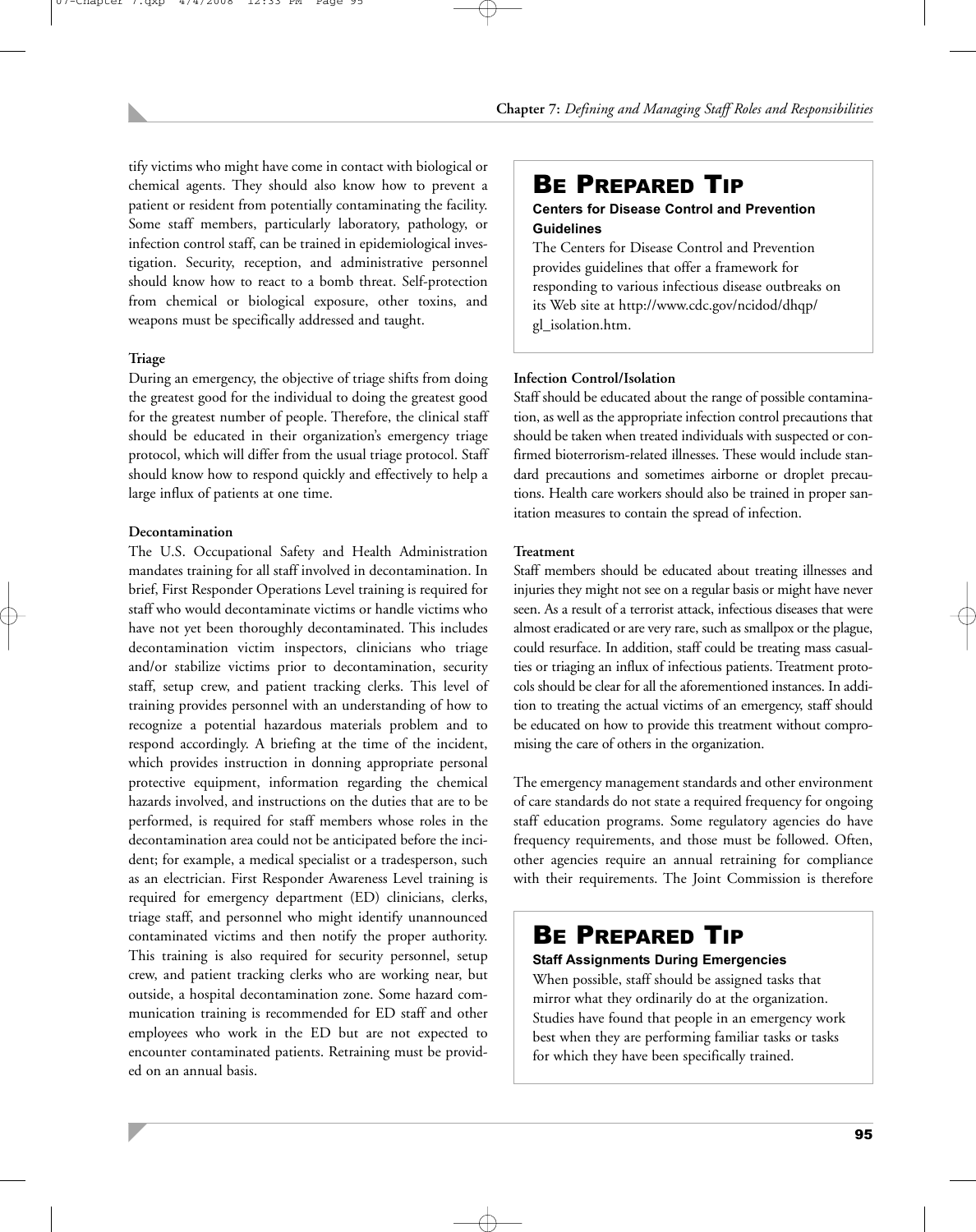not concerned with training frequencies unless they are specified in the health care organization's policies and procedures. The Joint Commission expects staff to possess the competence (defined as the knowledge, skills, ability, and behavior that a person possesses in order to perform tasks correctly and skillfully) to fulfill their functions in the environment of care. Annual training is certainly one way to accomplish this. As shown in Sidebar 7-2 (page 97) and Sidebar 7-3 (page 97), the issues of training for contract workers and competency-based education are two important issues to consider when addressing staff education needs.

## *Licensed Independent Practitioners*

Licensed independent practitioners play a critical role in emergency management, making care decisions for those patients already in the organization and for those who arrive as a result of an emergency. It is therefore important that they understand their roles in emergency management in order to fulfill their responsibilities and meet organization needs.

The staff roles and responsibilities standard specifically requires organizations to communicate to licensed independent practitioners their roles in emergency response and to whom they report during an emergency. Organizations should work with their medical staff leadership to communicate expectations and outline roles and responsibilities of licensed independent practitioners during an emergency. The organization and medical staff should collaborate on this process as with other processes.

#### *Identifying Care Providers*

During an emergency situation, a health care organization might be dealing with a chaotic environment—damaged facilities, an influx of patients and visitors, extraordinary time pressures, and many other factors. These circumstances make it important to identify care providers and other personnel assigned to particular areas during emergencies. Organizations can meet this requirement in a variety of ways, such as by using identification cards, wrist bands, vests, hats, badges, or computer printouts.

## Managing Stress

Because a disaster could be affecting the surrounding community, staff experience the emergency's immediate impact in much the same way as all other community members. They might or might not be able to get to work. They might or might not have lost their homes. Staff might have been injured or killed; their colleagues and families might be injured, missing, or dead.

To address the immediate impact of a disaster on staff, the organization's emergency management plan must address both of the following, as required by the standard described in Chapter 5:

- Staff support activities, such as housing, transportation, and incident stress debriefing
- Family support activities

Family support activities are likely to be of foremost and immediate concern to staff. Family support concerns include communication between staff and family and day care for children and adults. Leaders should consider how to facilitate the provision of both. They should also consider staff support issues related to housing and transportation. Organizations might also wish to address the issue of financial assistance. Staff might need financial assistance during the initial and ongoing phases of responding to a disaster. The organization should consider making provisions for this and offering convenience services such as check cashing so that staff members have easy access to cash. Sidebar 7-4 (page 98) details some of the concerns that impact the willingness of health care emergency workers to respond to a disaster.

## *Physical and Psychological Effects*

Staff well-being is key to an effective emergency response and ongoing organizational effectiveness. Health care workers could experience shock, fear, grief, anger, and anxiety, as is common to other people involved in such an event. Their physical reactions could include tension, fatigue, edginess, difficulty sleeping, bodily aches or pains, startling easily, racing heartbeat, and nausea.<sup>1</sup> But they have the added stress associated with caring for victims during a time of crisis. Health care workers who respond to natural or man-made disasters are at high risk for secondary contamination, but an even higher risk for emotional distress.<sup>2</sup>

Rescue workers typically experience mild to moderate stress reactions during the crisis and in the early post-impact phases of a disaster. Some health care workers experience acute stress disorder, which is characterized by post-traumatic stress disorder symptoms that last anywhere from two days to one month following the trauma. It is estimated that as many as one out of every three rescue workers experience severe stress symptoms.<sup>1</sup>

Other longer-term psychological problems that can result from exposure to disasters include alcohol or substance abuse, anxiety, somatization, domestic violence, and difficulties in daily functioning. Another condition that can result from health care work-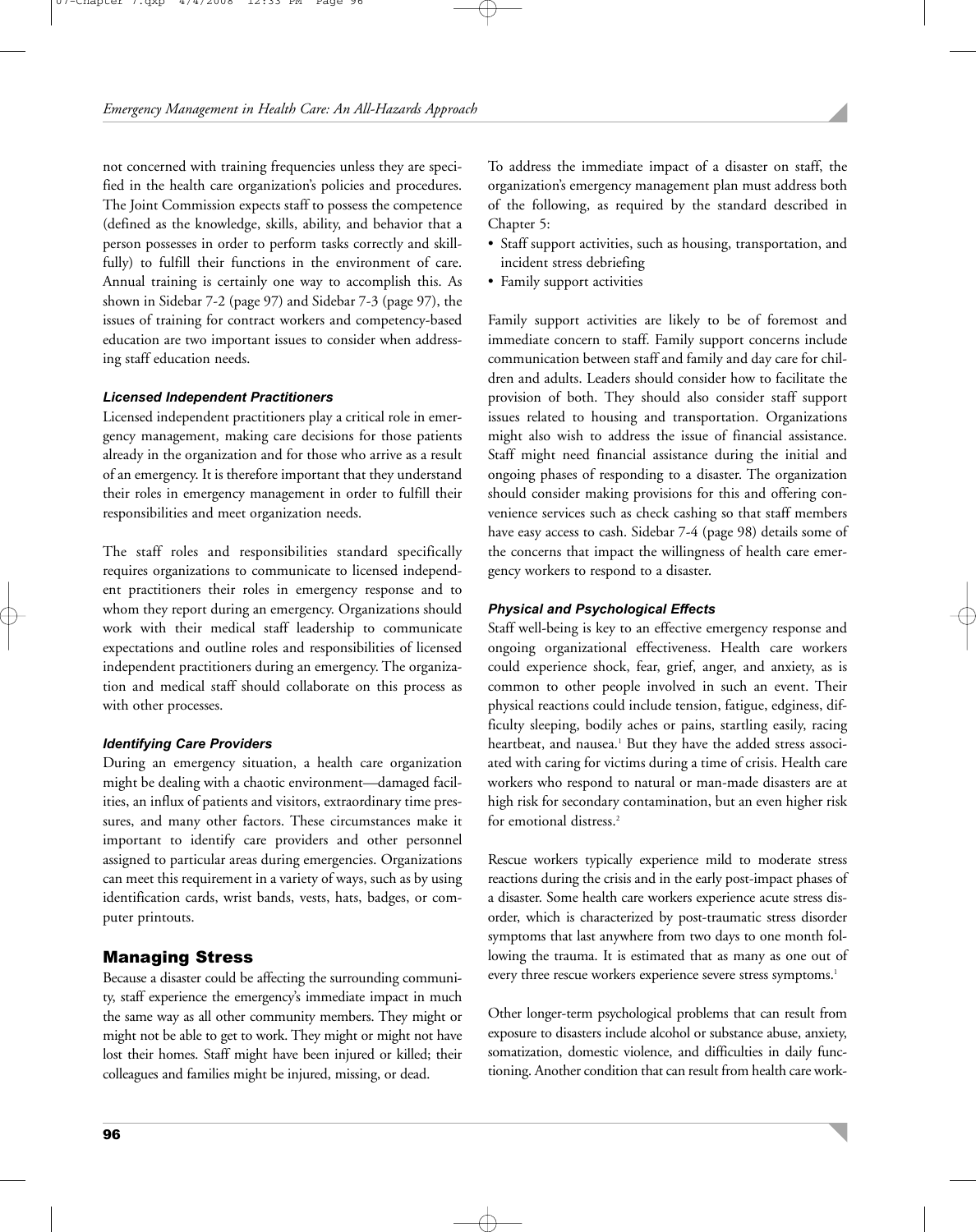## **Sidebar 7-2. Training Contract Workers**

Organizations often raise questions about required orientation and education for contract workers—individuals who work in the health care organization's building but who are employed by another entity. Examples of contract workers include agency nurses, contract tradespeople, or medical equipment service organization employees. The Joint Commission views these individuals as the contracting organization's employees, and, therefore, they must undergo some sort of orientation and education process.

Remembering that the training is role-specific (one size does not fit all), the contract staff does not have to undergo the same orientation and education as regular staff employees. The training does not even have to be done by someone in the organization; often the contract includes language stating that the contractor is responsible for orientation and education to the organization's specifications. Still, the health care organization ultimately holds the responsibility, and someone in the organization must ensure that the emergency management and other required training occurs.

## **Sidebar 7-3. Emergency Preparedness and Staff Competency**

Competency-based education for emergency preparedness is a relatively recent development in health care. One approach is to employ seven "cross-cutting" competencies that address the following<sup>1</sup>:

- Recognize a potential critical event and implement initial actions.
- Apply the principles of critical event management.
- Demonstrate critical event safety principles.
- Understand the institutional emergency operations plan.
- Demonstrate effective critical event communications.
- Understand the incident command system and your role in it.
- Demonstrate the knowledge and skills needed to fulfill your role during a critical event.

An approach to core competencies specific to nurses includes the following<sup>2</sup>:

- Describe the organization's role in responding to a range of emergencies that might arise.
- Describe the chain of command in emergency response.
- Identify and locate the organization's emergency response plan (or the pertinent portion of it).
- Describe emergency response functions or roles and demonstrate them in regularly performed drills.
- Demonstrate the use of equipment (including personal protective equipment) and the skills required in emergency response during regular drills.
- Demonstrate the correct operation of all equipment used for emergency communication.
- Identify the limits of your own knowledge, skills, and authority, and identify key system resources for referring matters that exceed these limits.
- Apply creative problem-solving skills and flexible thinking to the situation, within the confines of your role, and evaluate the effectiveness of all actions taken.
- Recognize deviations from the norm that might indicate an emergency and describe appropriate action.
- Participate in continuing education to maintain up-to-date knowledge in relevant areas.
- Participate in evaluating every drill or response and identify necessary changes to the plan.

- **References**
- 1. Hsu E.B., et al.: Healthcare worker competencies for disaster training. *BMC Med Educ* 6(19):1–8, 2006.
- 2. Gebbie K.M., Qureshi K.: Emergency and disaster preparedness: Core competencies for nurses. *Am J Nurs* 102(1):46–51, 2002.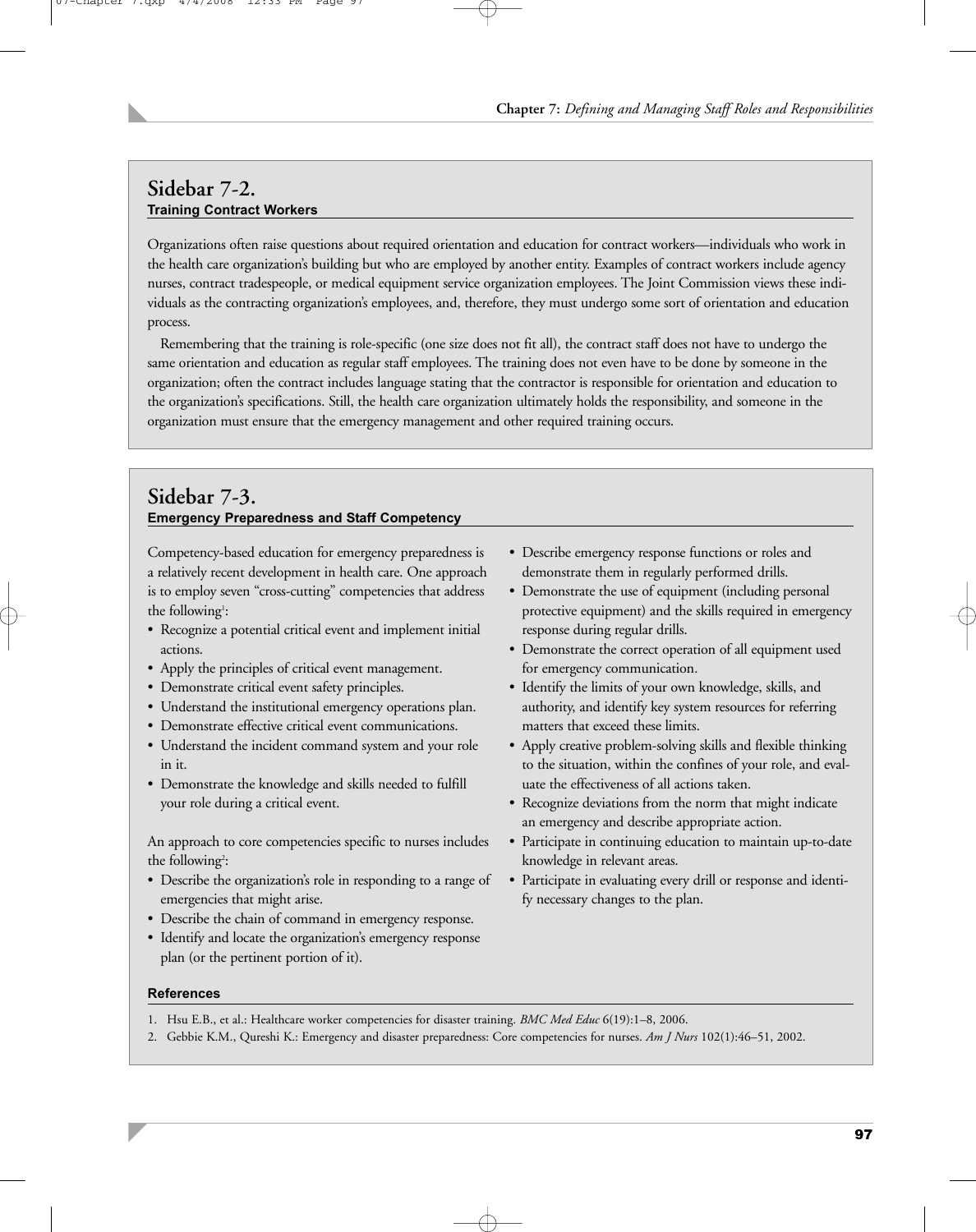## **Table 7-1.** Training for Disasters

When a disaster plan is in place, staff must be trained in how to respond to a disaster situation. An Agency for Healthcare Research and Quality review of current research found that training should include a combination of the following:

- Traditional educational methods, including lectures, discussions, audiovisuals, and written materials
- Teleconferencing, which can reach a large audience
- "Smart" patients or mock victims, which are helpful for one-on-one training but less practical for training large numbers
- Theoretical, "paper" drills, which do not require physical movement of patients, personnel, or equipment but usually focus on the roles and responsibilities and system integration components
- Computer simulations, which can potentially replace expensive drills and identify weaknesses in disaster planning
- Physical drills, which can improve knowledge of the disaster plan and highlight weaknesses

**Source:** Agency for Healthcare Research and Quality (AHRQ): *Bioterrorism and Health System Preparedness: Disaster Planning Drills and Readiness Assessment.* Rockville, MD: AHRQ, Jan. 2004.

## **Sidebar 7-4. Willingness to Respond**

Although many health care emergency workers are quite selfless in their efforts to care for others, their own personal safety as well as that of their families will also be on their minds during a disaster, particularly during a large-scale event.

One study found that emergency medical technicians were far more willing to respond to disasters in which they were at less personal risk, such as in a large fire with a high number of victims, than in a smallpox outbreak or bioterrorism incident. This information could reflect a response to the number of rescue workers who were killed in the September 11, 2001, attacks on the World Trade Center. Sense of responsibility (83.3%) and ability to provide care (77.3%) were most commonly given as the reasons by those who said they would be willing to respond; concern for family (44.4%) was the most common reason respondents said that they would not be willing to respond. (*See* Chapter 5 for more information about support activities to meet the needs of staff and their families.)

**Source:** DiMaggio C., et al.: The willingness of U.S. emergency medical technicians to respond to terrorist incidents. *Biosecur Bioterror* 3:331–337, 2005.

ers responding to an emergency is known as critical incident stress.<sup>3</sup> Symptoms include deterioration in one's sense of wellbeing, exhaustion, depression, hostility, lost tolerance for victims, dread of new encounters, guilt, helplessness, or isolation. This syndrome lowers group morale, increases absenteeism, interferes with mutual support, and adversely affects home life.

## Staying Healthy

Disaster and response workers face unique stressors, which is why it is so important for health care organizations to educate staff on how to manage the stress that will naturally arise in an emergency situation. Strategies to manage stress during an emergency that can be passed on to staff members include the following<sup>4</sup>:

- Developing a "buddy" system so that staff members can monitor one another's stress levels
- Encouraging and supporting their coworkers
- Limiting shifts to no more than 12 hours per day
- Taking a break when they feel their stamina, coordination, or tolerance for irritation is diminishing
- Defusing briefly when they experience troubling incidents and after each work shift
- Making work rotations from high-stress to lower-stress functions and from the scene to routine assignments, as possible
- Talking about their emotions to process what they have seen and done
- Using available counseling assistance programs
- Participating in memorials, rituals, and use of symbols as a means to express feelings
- Taking care of themselves by eating small quantities of food and drinking water frequently
- Staying in touch with family and friends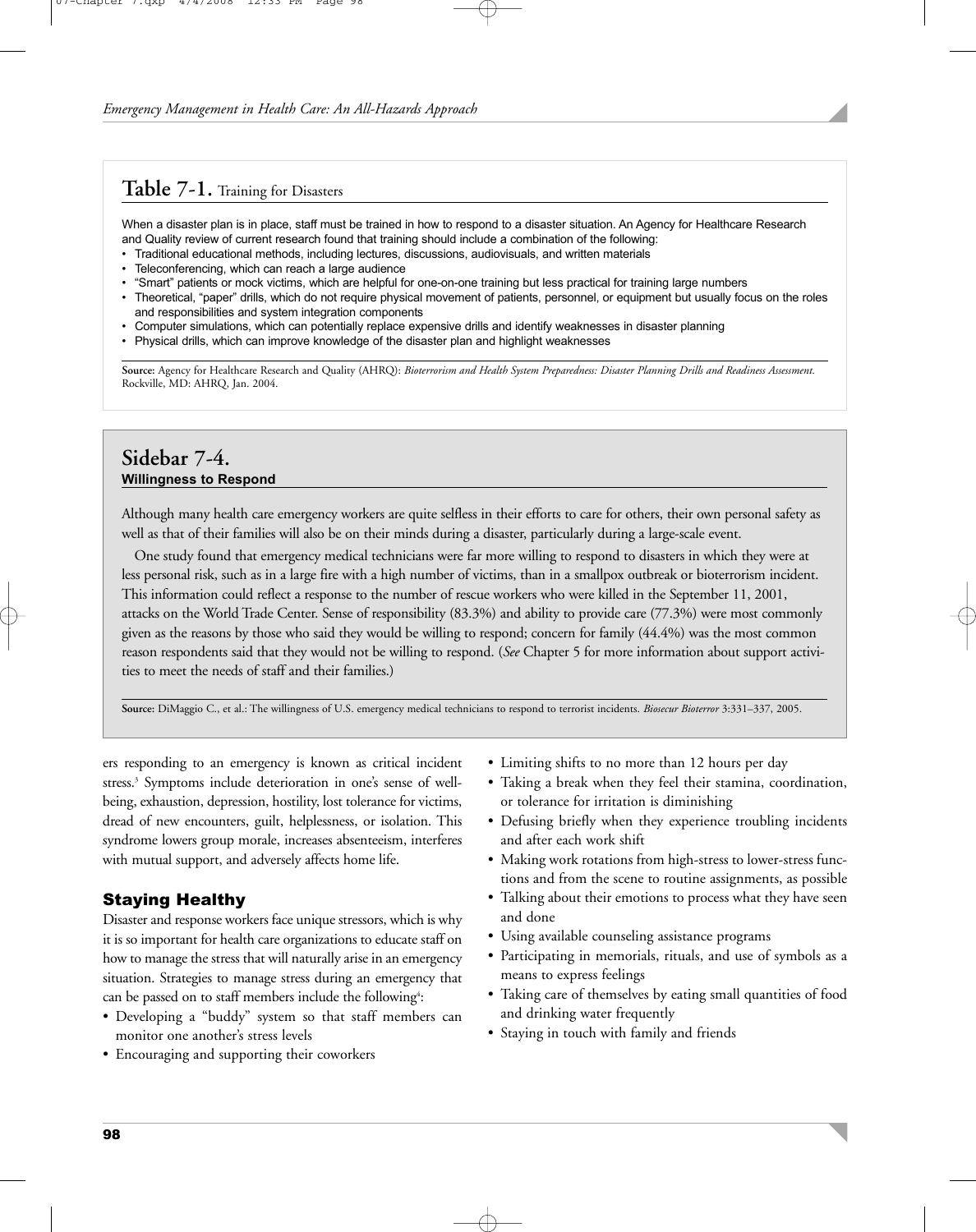## **Sidebar 7-5. Leadership Strategies**

Leaders can use the following strategies, provided by the National Mental Health Association, after an emergency to help their workforce cope and continue to work effectively<sup>1</sup>:

- Speak to the entire organizations as soon as possible. Leaders should meet with staff at all levels to express shared grief, as well as to promote available counseling services and other resources. Encouraging employees to take care of themselves is also important.
- Educate supervisors and managers. It is important for supervisors and managers to recognize the signs of emotional distress and to know about available treatment resources; encourage them or their staff to seek treatment when necessary.
- Provide educational resources for treatment resources.
- Facilitate communication among employees. Support among colleagues can help employees work through difficulties.
- Consider bringing a professional counselor/facilitator on site. Group meetings and individual counseling can identify those who need help and ensure that they receive the help, thus reducing the need for services down the road.
- Revamp your leave policy temporarily. Allow people time off beyond the norm for donating blood, community activity, and personal needs. Employees will benefit from feeling that they are able to take positive action and make a difference.
- Let business resume. Returning to productive work, while acknowledging that things have changed, will help with individual and organizational healing.
- Reconsider current travel needs. Consider postponing or canceling conferences or other meetings that require travel, recognizing that recent events might make people hesitant to make business trips for some time.
- Hold a memorial service. Such a service can honor the losses of employees' loved ones, as well as all the victims.
- Organize community action. Holding a blood drive, starting a voluntary collection fund for relief efforts, or similar actions demonstrate to employees that the organization is committed to helping those both within and outside the organization.
- Plan for future emergencies. Review the emergency operations plan to address any problems that arose with the recent disaster, and make sure to involve all segments of the staff in the planning.

## **Reference**

1. National Mental Health Association: *Helping Your Workforce Cope and Return to Work.* http://www1.nmha.org/reassurance/workforce.cfm (accessed Nov. 16, 2007).

The need for immediate expert crisis counseling and spiritual support for all staff during a disaster should not be underestimated. Organizations should arrange for a skilled team of counselors and pastoral workers to be on hand during a disaster to help staff members work through their emotions and provide counseling.

Incident stress debriefing, in a variety of formats, is commonly offered to health care workers following an unusually stressful or traumatic incident. It helps them to process the associated emotions so that they can appropriately return to duty. Health care organizations should offer debriefing services to employees and should encourage or require employees to attend. This is vital not only for health care providers involved in disaster response, but also for those who stand ready to assist. Many organizations have some form of incident stress

debriefing already in place and will only have to pull the reference into the EOP. Sidebar 7-5 (above) offers ideas for how leaders in a health care organization can help staff facing a stressful emergency situation.

## Impact on the Organization

In addition to the stress on staff, the impact of emergencies on the operations of health care organizations is immense. The disruption to the organization's normal systems and processes is spread throughout the organization, from accounting operations to pharmacy services. Supplies must be provided as vendors struggle to meet a new level of demand. Information systems must function in what is often a less-than-optimal environment. The organizations' finances are strained as revenue declines and expenses mount. If the organization is itself the victim of a disaster and has to evacuate patients and shut down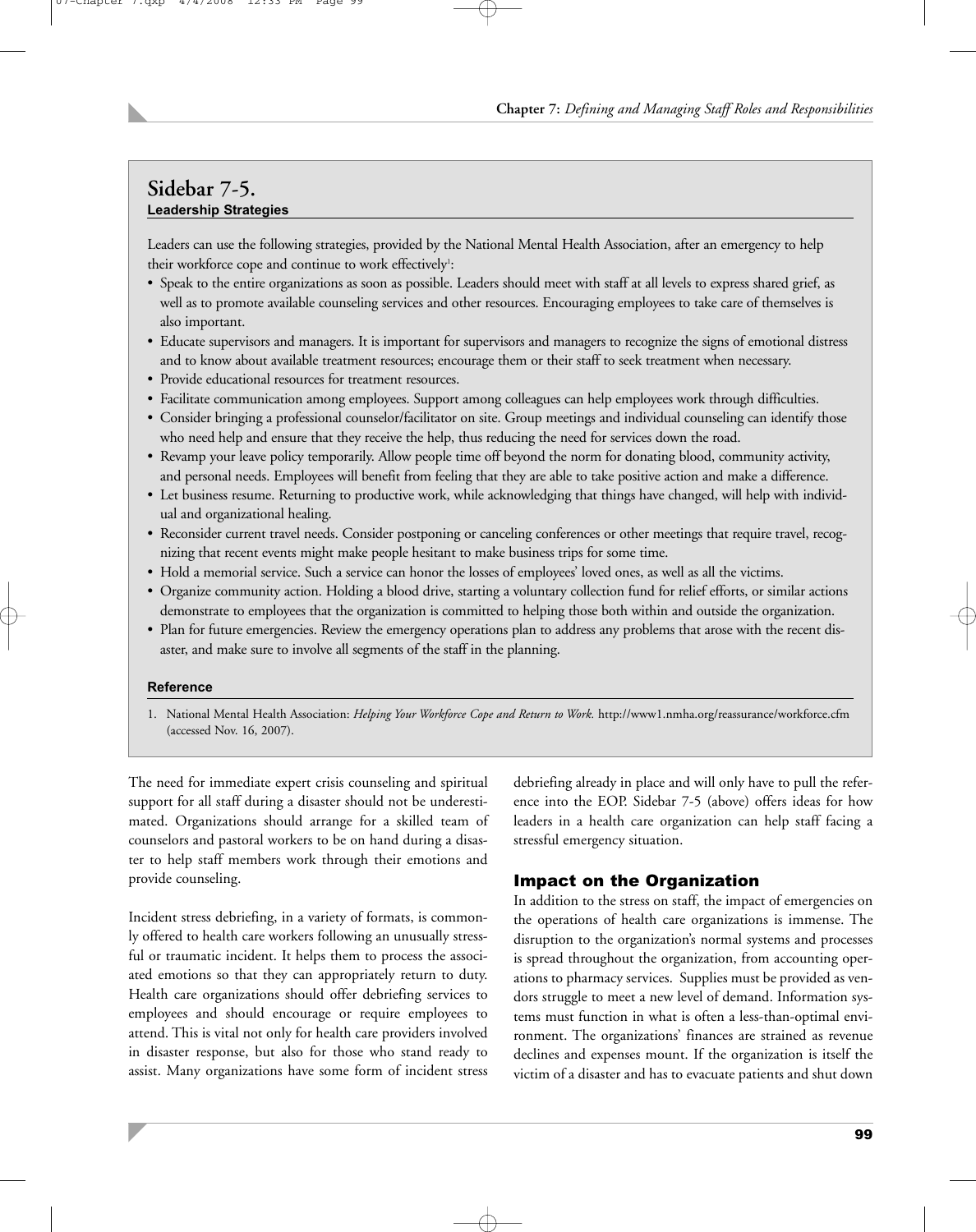for a time, such as during a power failure resulting from hurricane-force winds or floods or a contagious bioterrorist-related death, financial losses accrue rapidly. The direct costs of treating patients immediately following an emergency and lost revenue resulting from the drop-off in business while the organization is attending to the disaster also can be significant.

For example, preliminary estimates from the Greater New York Hospital Association, issued less than a month after the September 11, 2001, attacks on the World Trade Center, indicate a loss of \$340 million by New York City hospitals.<sup>5</sup> The losses were due to the combination of incremental emergency expenses, unreimbursed standby costs, and continuing fiscal impacts. The estimate did not include the significant cost increases that were required to meet new security and emergency management requirements. Following the hurricanes of 2004, the Florida Hospital Association reported that hospitals had more than \$200 million in unexpected costs related to storm damage, lost revenues, staff overtime, and facility modifications to reduce potential damage during future storms.<sup>6</sup>

## Common Reactions to Disasters

Though reactions to disasters can vary from one individual to another, there are common responses that are normal reactions to the abnormal events. Sometimes these stress reactions appear immediately following the disaster; in some cases, they are delayed for a few hours, a few days, weeks, or even months. Although the reactions detailed below might be normal, persons providing disaster behavioral health care services should refer an individual for services of a behavioral health care professional. These stress reactions can be categorized as physiological, cognitive/intellectual, emotional, and behavioral symptoms and can include the following<sup>7,8</sup>:

**Physiological Symptoms:** fatigue, nausea, headaches, vomiting, chills, ticks, teeth grinding, muscle aches, dizziness, profuse sweating, fine motor tremors

**Cognitive/Intellectual Symptoms:** memory loss, concentration problems, distractibility, reduced attention span, decision-making and problem-solving difficulties, calculation difficulties, and difficulty communicating thoughts, remembering instructions

**Emotional Symptoms:** anxiety, feeling overwhelmed, grief, identification with victims, depression, anticipation of harm to self or others, irritability, frustration

**Behavioral Symptoms:** disorientation, confusion, insomnia, being uncharacteristically argumentative, unnecessarily taking risks, crying easily, substance abuse, gallows humor, gait change, ritualistic behavior, hypervigilance, unwillingness to leave the scene

## **Coordinating with the Media**

Patients will not be the only ones arriving at health care organizations in the wake of an emergency. The media also will frequently be on site, seeking information. Add to the mix volunteers wanting to help and concerned family members. Staff should be educated on strategies to handle an influx of people during an emergency. For example, staff should be trained to refer the media to the individual designated to provide them with information and direct them to an area away from patient or resident care areas as well as areas where concerned family members might be gathered.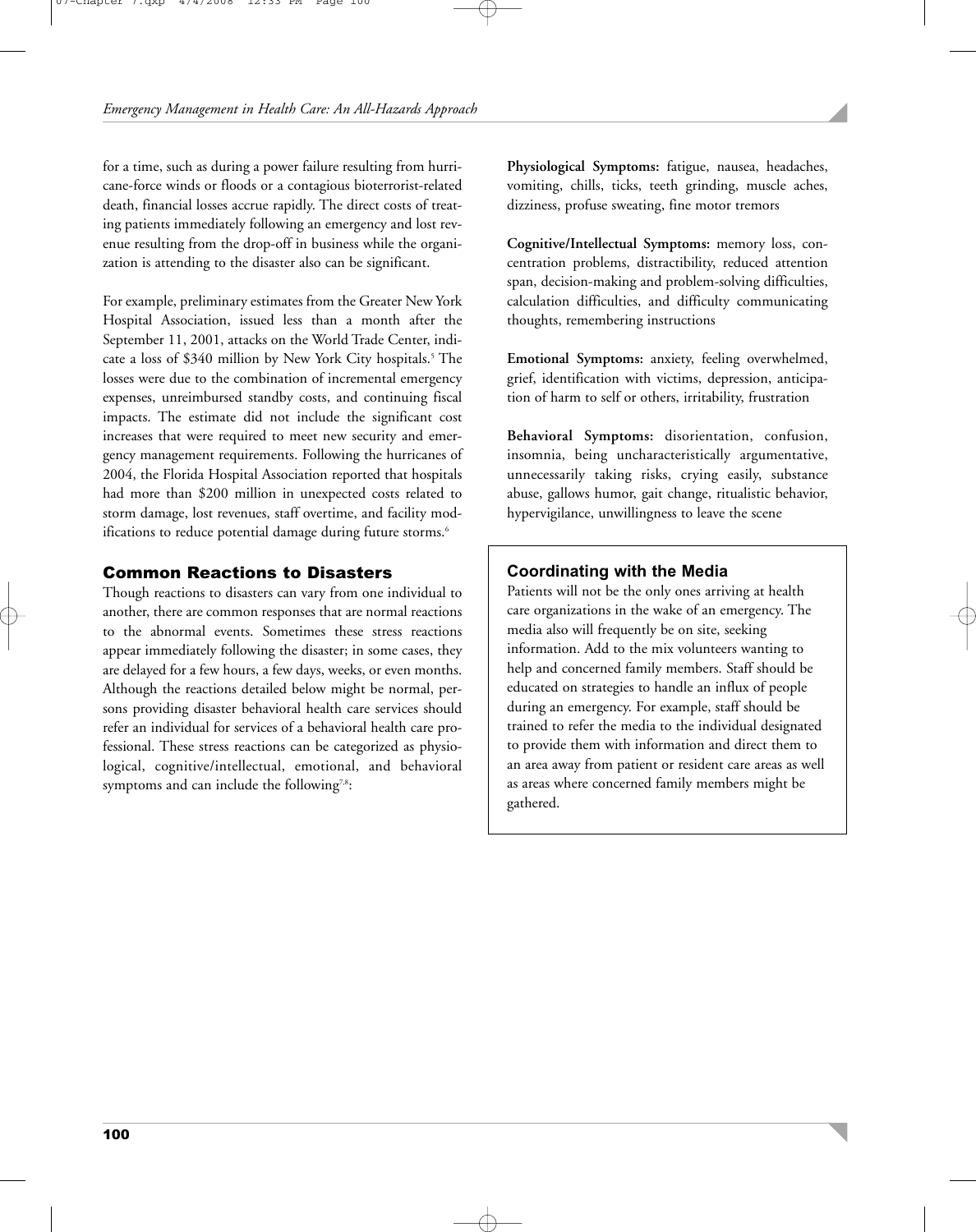# **CASE EXAMPLE: FLORIDA'S QUADRUPLE STRIKE OF HURRICANES GENERATES SOLID RESPONSE STRATEGIES**

During a six-week period in August through September 2004, four major hurricanes tracked through coastal and central<br>Florida, resulting in significant loss of life and numerous injuries and causing an unprecedented amount area's critical infrastructure, property, and environment. Every health care organization in the region was, in a sense, a storm center, coping with a sudden influx of disaster victims, facility damage, staff shortages, and a myriad of other consequences.

For lessons learned from these devastating hurricanes, staff in two organizations that sustained heavy damages and faced enormous challenges were interviewed: (1) DeSoto Memorial Hospital (DeSoto), a facility with 49 beds located in rural Arcadia, and (2) Health First, an integrated delivery system with three acute care hospitals—Holmes Regional Medical Center, a 514-bed Level II trauma facility in Melbourne; the 150-bed Cape Canaveral Hospital; and the 60-bed Palm Bay Community Hospital.

Elizabeth Jordan, R.N., Ph.D., vice president of patient care services and chief nursing officer of DeSoto; Robin Bledsoe, R.N., nursing supervisor of DeSoto; and James C. Kendig, vice president of safety, security, parking, and clinical transportation of Health First, offered the following seven strategies for preparing for and responding to hurricanes and other types of emergencies.

## *Learn the Language and Players*

At night of the day Hurricane Charley hit, DeSoto received a call through the area's emergency management system, inquiring whether the hospital needed a disaster medical assistance team (DMAT). "We thought we had to specify the types of personnel we needed, rather than just responding, 'Yes,' resulting in the delayed dispatch of needed DMAT personnel and supplies," says Jordan. In another incident, a team from Disaster Aid Services to Hospitals was turned away at the county border because officials were not familiar with that agency. "We were talking with dozens of federal, state, and local agencies, all of whom have their own language, some of which we didn't understand. I would advise colleagues to ask probing questions if they don't understand an agency's emergency response language." Participation in communitywide emergency management planning of key preparedness and response partners, including local government, fire safety, law enforcement, emergency medical services, public health, utilities, and health facilities would prevent such problems.

## *Participate in Communitywide Planning*

Following Charley, Brevard County's Emergency Operations Center (EOC) provided a seat for a hospital representative at the ESF#8 table (Emergency Support Functions: public health and medical services). The representative met twice daily with hospital CEOs in the region to obtain information on bed, building, and operations status by organization, to learn of any issues that needed to be resolved, and to communicate communitywide information of importance to the hospitals. "This worked phenomenally well because the hospital rep could resolve hospital issues at the EOC by simply walking over to the appropriate ESF desk (for example, law enforcement, public works, transportation) to request needed resources or other help, and then report back to the hospitals at the next briefing session," says Kendig, whose organization provided the representative during Hurricane Frances. Bledsoe advises smaller organizations as follows: "Know your community's emergency management system and its planned response. Make sure you have a representative at the community's emergency management planning table, are involved in drills, and communicate frequently with potential response partners."

*(continued)*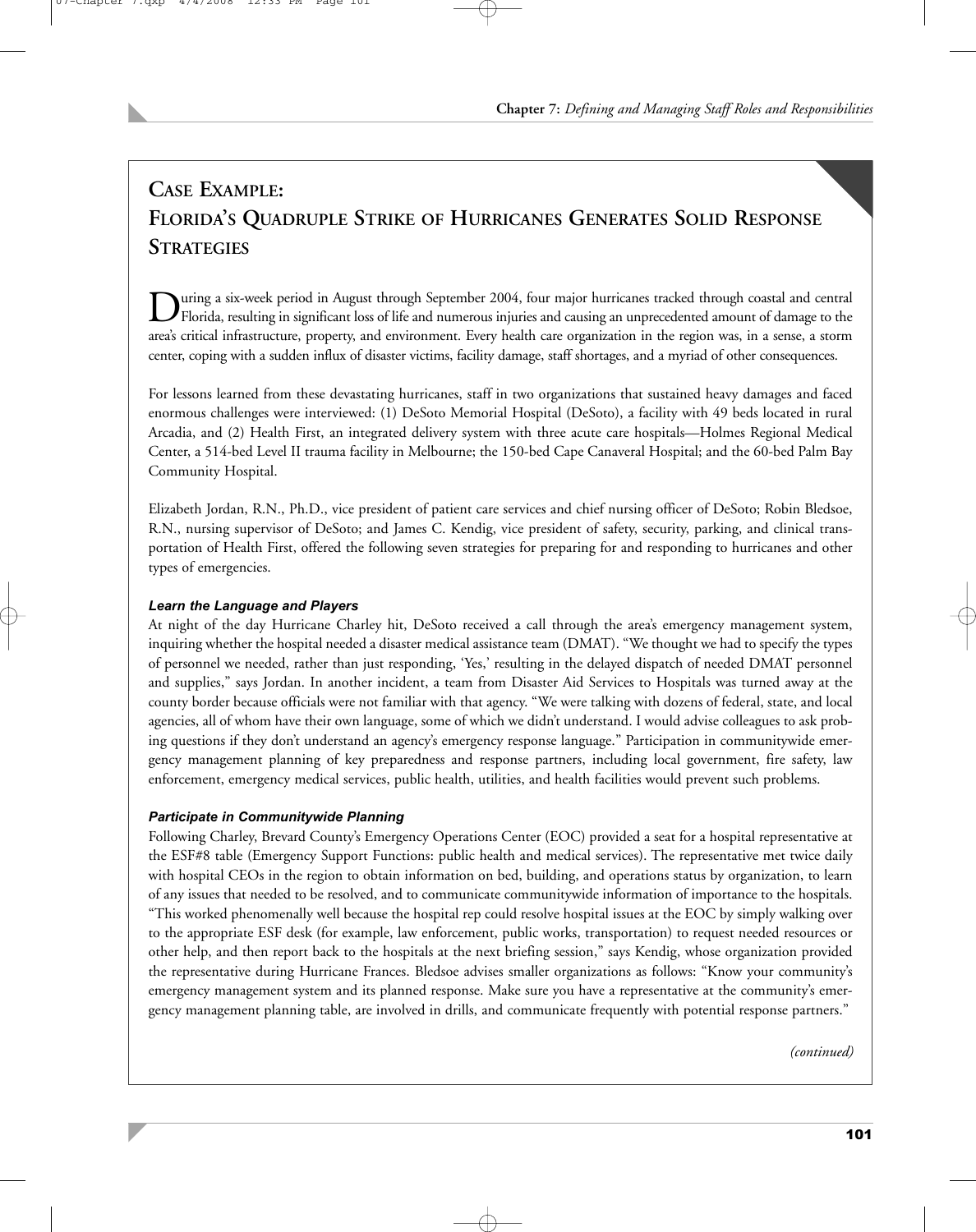## **Case Example: Florida's Quadruple Strike of Hurricanes Generates Solid Response Strategies,** *continued*

#### *Prepare Staff*

Staff absences following hurricanes several years earlier had taught First Health the importance of conducting annual education programs to prepare all staff members for their roles and responsibilities during hurricanes. Based on a study's conclusion that stated, "It is not sufficient for a few key officials and planners to know their roles and responsibilities during a disaster, but that the roles of everyone involved must be clearly understood,"1 Health First developed a hurricane preparedness program. It starts in January of each year, with meetings attended by representatives from all organization levels and chaired by Kendig. May is "Hurricane Preparedness Month," when each staff member receives education and a handbook covering information on staff responsibilities in pre-storm, storm, and post-storm periods; storm communication; safety; sheltering; preparation of work areas; what to bring when reporting to work; policies regarding pets; assistance available after the storm; and other topics.

#### *Anticipate Power and Water Problems*

Emergency preparedness planning identifies problems that might occur during disasters and develops strategies to prevent such problems or mitigate their impact. Loss of electrical power and water supply are common occurrences during hurricanes. "Because Charley took a different-than-expected path, Desoto had less than 45 minutes of warning for the storm. However, during this period, one of our maintenance supervisors had the foresight to turn on our emergency generator and activate our well," says Jordan. The community lost its water and power supply for weeks, but the hospital was able to provide basic life-sustaining services. "Most hospitals don't have their own wells, but they need to consider what they will do if they can't rely on tankers of water being brought to them, the backup cited in so many emergency plans. Backup to backup plans was critical for us because we were totally cut off from all supplies," comments Jordan.

Coping with the loss of nonpotable water was more of a problem in many of the affected hospitals than the loss of potable water, which was more easily brought in from the outside. To meet critical nonpotable water needs, including equipment cooling and sanitary/sewer operations, organizations might wish to consider developing a "plug-and-play" type of capability that would connect nonpotable water lines to alternative water supply from tanker trucks, existing wells, or other sources.

Both Jordan and Kendig urge organizations to "beef up" as much emergency electrical power as possible, thereby providing redundancy that could be critical. Emergency generator capabilities at DeSoto exceed those defined by *Life Safety Code*®\* requirements, and Health First is adding more generators at its smaller hospitals. Based on the number of stories in a building and the amount of traffic any one elevator can reasonably handle, hospitals should consider the adequacy of elevators running on generator power. To effectively continue operations with one or a limited number of functioning elevators, hospitals must address how to control elevator traffic through such strategies as limiting visitors and "staffing" the elevators.

Lack of emergency power to ventilation systems and rain that entered through louvers caused temperature and humidity levels to soar at numerous Florida hospitals, including Health First facilities, resulting in damaged sterile supplies and mold and mildew problems that extended recovery efforts. Portable emergency generators that can be brought in quickly by trailer or truck and connected to normal power branches should be considered.

*(continued)*

\* *Life Safety Code* is a registered trademark of the National Fire Protection Association, Quincy, MA.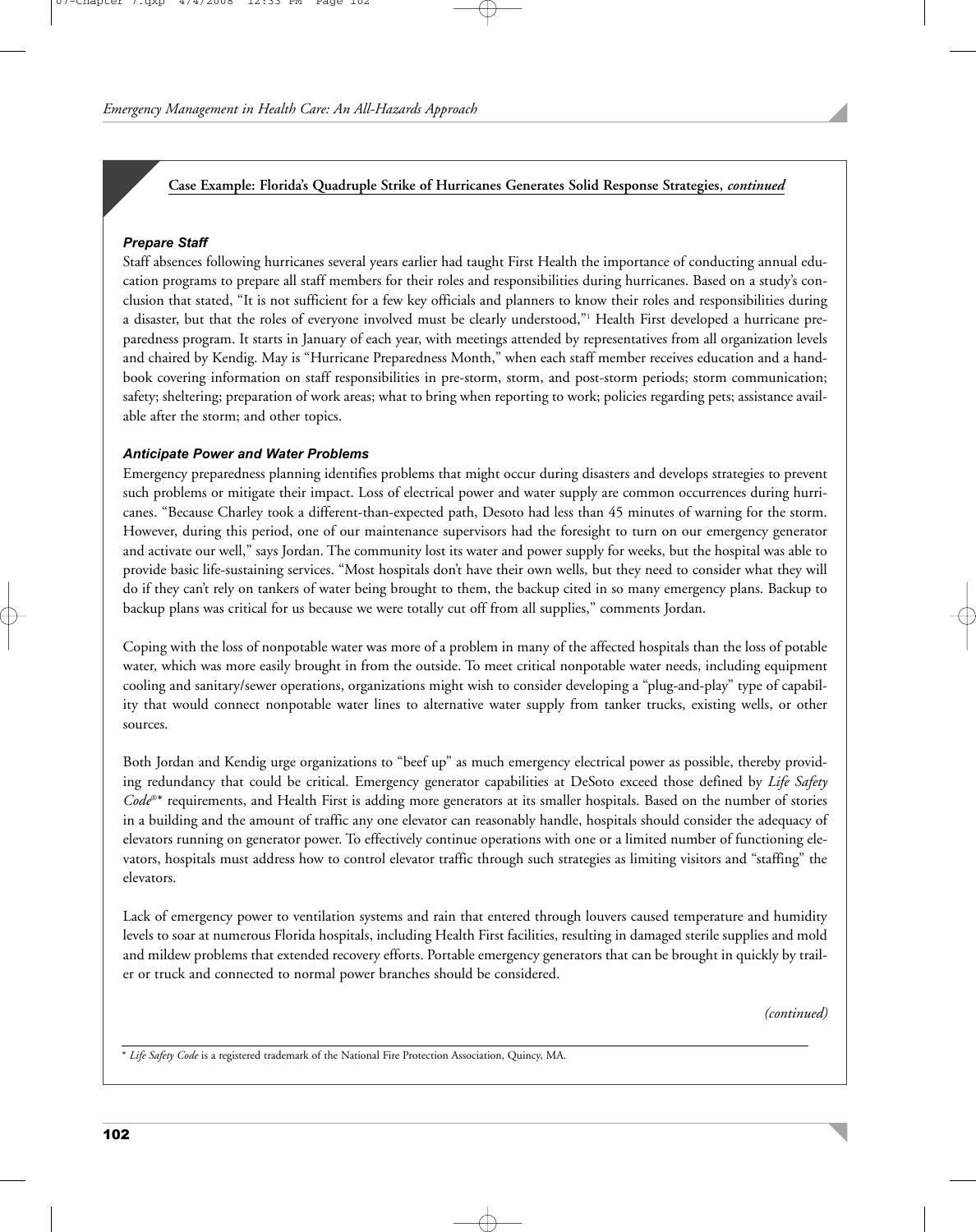## **Case Example: Florida's Quadruple Strike of Hurricanes Generates Solid Response Strategies,** *continued*

## *Address Care Challenges*

Small, isolated DeSoto faced the challenge of providing care to 35 then-current patients and more than 300 victims who arrived within three hours in a mostly roofless and totally windowless facility. "Evacuation was not an option because there was nowhere to go," says Jordan. Staff moved inpatients down numerous flights of stairs to the center of the building's first floor, tucking each patient's medical record under his or her arm. "Our mantra was, 'Babies with their mothers, and charts with their patients,'" says Jordan. Bledsoe had already developed a plan to provide medical management from a remote site, so she put the plan into action. Runners brought medication orders to the third-floor pharmacy supply area, where the pharmacist supplied medications, and returned them back downstairs to be administered to patients. In the first hours of the storm, all internal and communication systems were severely affected, and external communication systems were knocked out, so the hospital used runners widely to communicate critical information. Bledsoe encourages health care organizations to consider numerous methods for meeting internal communication needs in the event of total communication system failure.

Approximately 10 patients who arrived at DeSoto during the hurricane in critical condition were stabilized and flown out the first evening by helicopter—the only way to access the hospital. Staffing shortages were acute for many months. Health First hospitals, which had greater available resources during the hurricanes, reduced census as low as possible prior to the storms and supported their special needs shelters for area residents who had nonurgent medical care needs. Kendig urges organizations to develop plans for the evacuation of not only patients but also ancillary support supplies. "Consider issues such as surgical supplies, blood products, and pharmaceuticals that could be damaged or rendered useless by moisture or the lack of refrigeration," says Kendig.

## *Meet Staff and Security Needs*

Shortages are particularly challenging for staff during emergencies. "If relief staff cannot reach the facility, organizations need to consider how to meet staff respite needs. Our staff had to sleep on floors in two- to three-hour shifts for many nights," says Jordan. "Physician staff checked in and out of respite areas with a member of the medical staff office so we were aware at all times of the number and type of specialists available in our hospitals," says Kendig. Respite areas can be preplanned, but alternatives must be available in case the emergency damages intended locations.

Staff and family support needs must be addressed. "Charley severely stretched all coping skills of Arcadia residents; the sequence of three hurricanes following Charley was catastrophic. Approximately 80% of hospital employees either lost homes or had severely damaged homes; 1 in 10 staff members left the area," says Jordan. Bledsoe encourages organizations to provide staff with critical incident stress management training or to partner in the provision of such training with another hospital. "Post-traumatic stress disorder was widespread in Florida. Mental health services, in short supply nationwide, was one of the last resources we received, she says. Health First and DeSoto provided staff with such services as day care, cash advances, food and shelter, tarps for the roofs of and assistance in repairing their damaged homes, and counseling. These efforts helped to retain staff during and following the emergency.

Staff, family, and patient security issues also must be addressed. Health First controlled facility access by setting up checkin stations; requiring staff, volunteers, and families entering the building to wear predistributed wristbands; and regularly updating the inventory of building occupants.

*(continued)*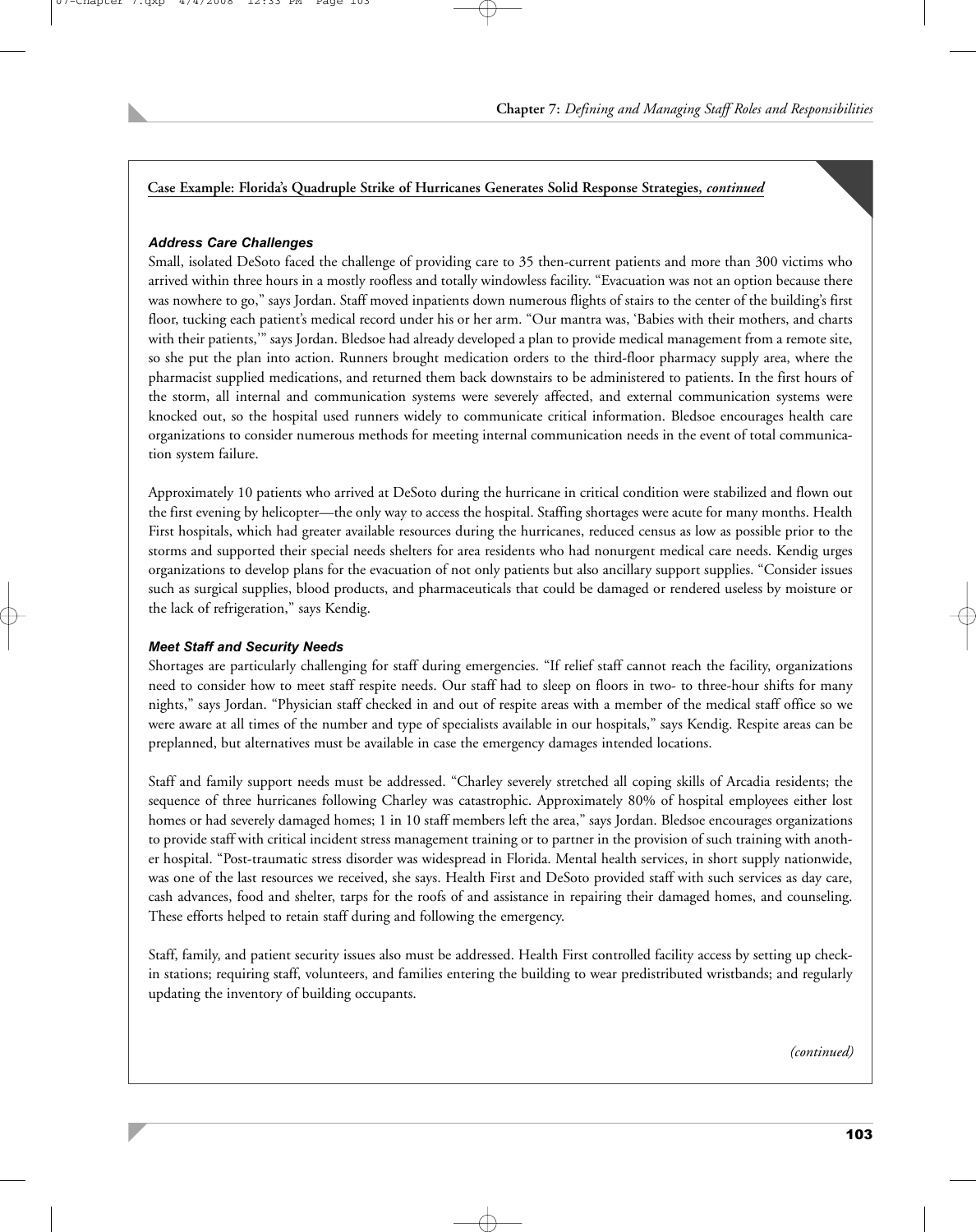## **Case Example: Florida's Quadruple Strike of Hurricanes Generates Solid Response Strategies,** *continued*

#### *Practice, Practice, and Learn*

"Drills are very good things," says Bledsoe. "So is drawing on staff's collective disaster planning and response experience while in the midst of an emergency," comments Jordan. "No one particular preparation activity met all the needs we faced, but pieces of each of them became part of the knowledge base from which we drew," says Jordan. She encourages organizations to do all they can to make drills and preparation activities "second nature." "The hurricanes presented a disaster of unbelievable magnitude for DeSoto. The staff of this small, rural hospital rose to a level of heroism that is almost impossible to describe, and the staff is still dealing with the emergency's aftermath without missing a beat," she concludes.

#### **Reference**

1. French E.D., Sole L.M., Byers J.F.: A comparison of nurses' needs/concerns and hospital disaster plans following Florida's Hurricane Floyd. *J Emerg Nurs* 28:111–117, Apr. 2002.

**Source:** Adapted from Joint Commission Resources: Lessons learned from Hurricanes Charley, Frances, Ivan, and Jeanne. *Environment of Care News* 8:10, Oct. 2005.

#### **References**

- 1. National Center for PTSD: *Disaster Rescue and Response Workers.* http://www.ncptsd.org (accessed Nov. 19, 2007).
- 2. Stein B.D., et al.: Emotional and behavioral consequences of bioterrorism: Planning a public health response. *Milbank Q* 82(3):413–455, 2004.
- 3. Landesman L.Y.: *Public Health Management of Disasters: The Practice Guide.* Washington, DC: American Public Health Association, 2001.
- 4. U.S. Department of Health and Human Services, Substance Abuse and Mental Health Services Administration: *Tips for Managing and Preventing Stress: A Guide for Emergency and Disaster Response Workers.* http://www.mentalhealth.samhsa.gov/publications/allpubs/KEN-01-0098/ (accessed Nov. 19, 2007).
- 5. Greater New York Hospital Association: *GNYHA Estimates \$340 Million Loss to Hospitals Stemming from World Trade Center Attacks.* Oct. 15, 2001. http://gnyha.org/2361/Default.aspx (accessed Mar. 10, 2008).
- 6. Florida Hospital Association: *Eye of the Storm: Impact of the 2004 Hurricane Season on Florida Hospitals.* May 2005. http://www.fha.org/hurricanesurveyexec.pdf (accessed Feb. 12, 2008).
- 7. New York Office of Mental Health: *Crisis Counseling Guide to Children and Families in Disasters.* http://www.eird.org/herramientas/eng/ documents/emergency/education/crisisguide.pdf (accessed Mar. 25, 2008).
- 8. The Center for Mental Health Services, Department of Health and Human Services: *Self-Care Tips for Emergency and Disaster Response Workers.* http://mentalhealth.samhsa.gov/publications/allpubs/KEN-01-0098/default.asp (accessed Mar. 10, 2008).